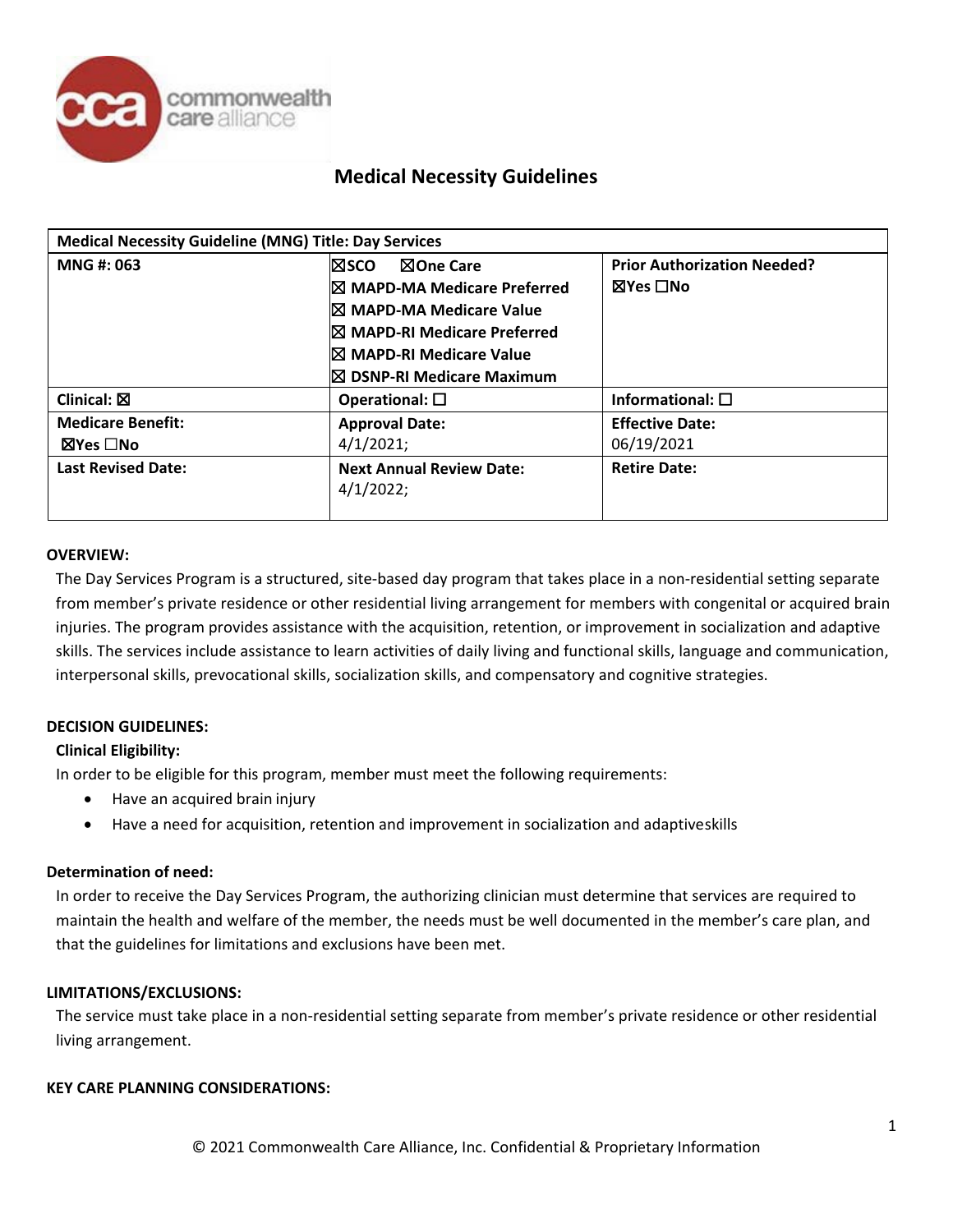

As above, the care team must carefully ensure that services authorized are non-duplicative and not overlapping.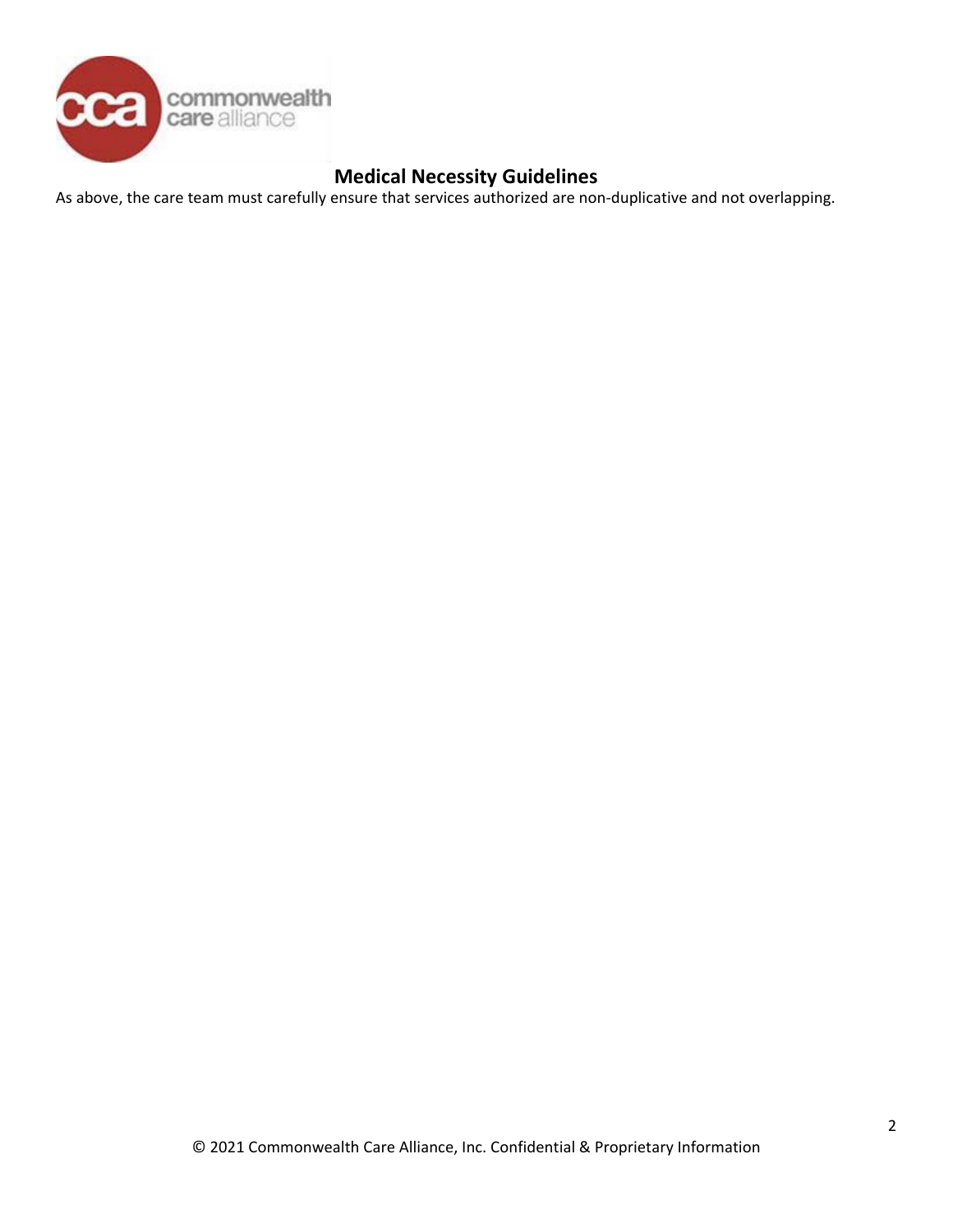

## **AUTHORIZATION:**

Day Services requires prior authorization. S5102 UD Day services per day

## **REGULATORY NOTES:**

<https://www.mass.gov/doc/appendix-d-dementia-day-service/download> [http://www.mass.gov/eohhs/docs/masshealth/regs-provider/regs-home-community-based](http://www.mass.gov/eohhs/docs/masshealth/regs-provider/regs-home-community-based-services.pdf)[services.pdf](http://www.mass.gov/eohhs/docs/masshealth/regs-provider/regs-home-community-based-services.pdf) <http://www.mass.gov/eohhs/docs/eohhs/eohhs-regs/101-cmr-357.pdf> <http://www.mass.gov/eohhs/docs/eohhs/eohhs-regs/114-3-54.pdf>

### **RELATED REFERENCES:**

### **ATTACHMENTS:**

| <b>EXHIBIT A</b> |  |
|------------------|--|
| <b>EXHIBIT B</b> |  |

### R**EVISION LOG:**

| <b>REVISION</b><br><b>DATE</b> | <b>DESCRIPTION</b> |
|--------------------------------|--------------------|
|                                |                    |
|                                |                    |

### **APPROVALS:**

**CCA Senior Clinical Lead [Print] Title [Print]**

2 Her

**Signature Date** 

Douglas Hsu, MD Vice President, Medical Policy and Utilization Review

4/1/2021